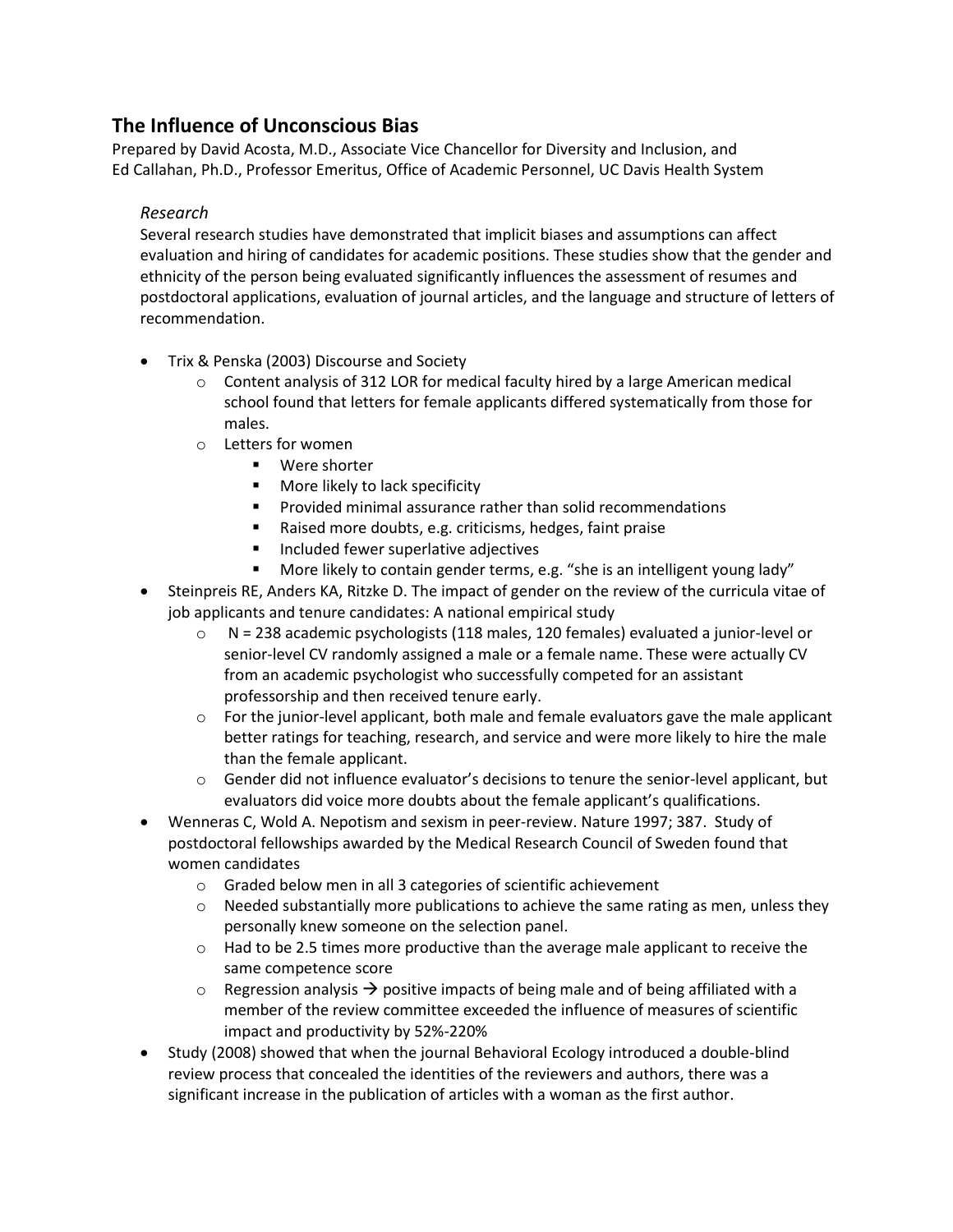- Moss-Racusin CA, Dovidio JF, Brescoll VL, Graham MJ, Handelsmen J. Science faculty's subtle gender biases favor male students. PNAS 2012
	- $\circ$  N = 127 professors in biology, physics, or chemistry
	- o Identical applications for a lab manager position from "male" vs. "female" applicants
	- o Male and female faculty evaluators did not differ in degree of bias
	- o "Male" applicants were offered ~\$35K more/year in salary
- Bertrand & Mullainathan (2003), American Economic Review
	- o Fictitious resumes (altered from actual ones found on job search websites) were submitted to "help-wanted ads" in Boston and Chicago newspapers
	- $\circ$  Resumes were categorized as "high" or "low" quality  $\rightarrow$  assigned half of each category to either traditionally Black names, e.g. Lakisha, or traditionally White names, e.g. Greg
	- o Results:
		- **Resumes with White names had a 50% greater chance of receiving a call-back** than did resumes with Black names (10.8% vs. 6.7%)
		- High-quality resumes elicited 30% more call-backs for Whites, but only 9% more call-backs for Blacks
		- Employers who listed "EEO Employer" in their ad discriminated just as much as other employers.
- Ginther et al (2011), Science. Apparent racial bias in grant proposal evaluation.
	- o Analyzed the association between NIH R01 applicant's self-identified race/ethnicity and the probability of receiving an award
	- $\circ$  After controlling for the applicant's educational background, country of origin, training, previous research awards, publication record, and employer characteristics, African-American applicants are 10% less likely than Whites to be awarded NIH funding.
- Goldin C, Rouse C. Orchestrating impartiality: The impact of "blind" auditions on female musicians. National Bureau of Economic Research 1997; Working Paper #5903.
	- $\circ$  Rationale: Prior to 1970, only 5% of musicians within premier U.S. orchestras were women; most orchestras made their audition practices more open from 1970's to 1980's; over time, orchestras gradually introduced screens separating auditioning musicians from their evaluators
	- $\circ$  Analyzed data from over 1000 auditions did the use of the screen improve success of women? The hiring of women was in parity with the hiring of women when evaluators were blinded, and significantly lower when the evaluators were not blinded.
- Correll, Bernard, Paik (2007), Am J Sociology
	- $\circ$  Participants rated fictitious job applicants by reading constructed resumes  $\rightarrow$  resumes were statistically matched, except for one listed activity: Parent-Teacher Association Coordinator; fundraiser for neighborhood association
	- o Applicants were rated for competency, commitment and likely starting salary
	- $\circ$  Female applicants perceived as mothers were judged significantly less competent and committed, worthy of 7% less starting salary, and were held to more stringent hiring standards, e.g. higher test scores.
- Gutierrez y Muhs G, Flores Niemann Y, Gonzalez CG, Harris AP (2012), University Press of Colorado. Presumed incompetent: The intersection of race and class for women in academia
	- o Women from underrepresented groups often experience a "double bind"
	- o Disproportionate scrutiny from students, peers and administrators
	- o Assumptions that success was obtained through affirmative action
	- o Being viewed as a representative of their race ("tokenism")